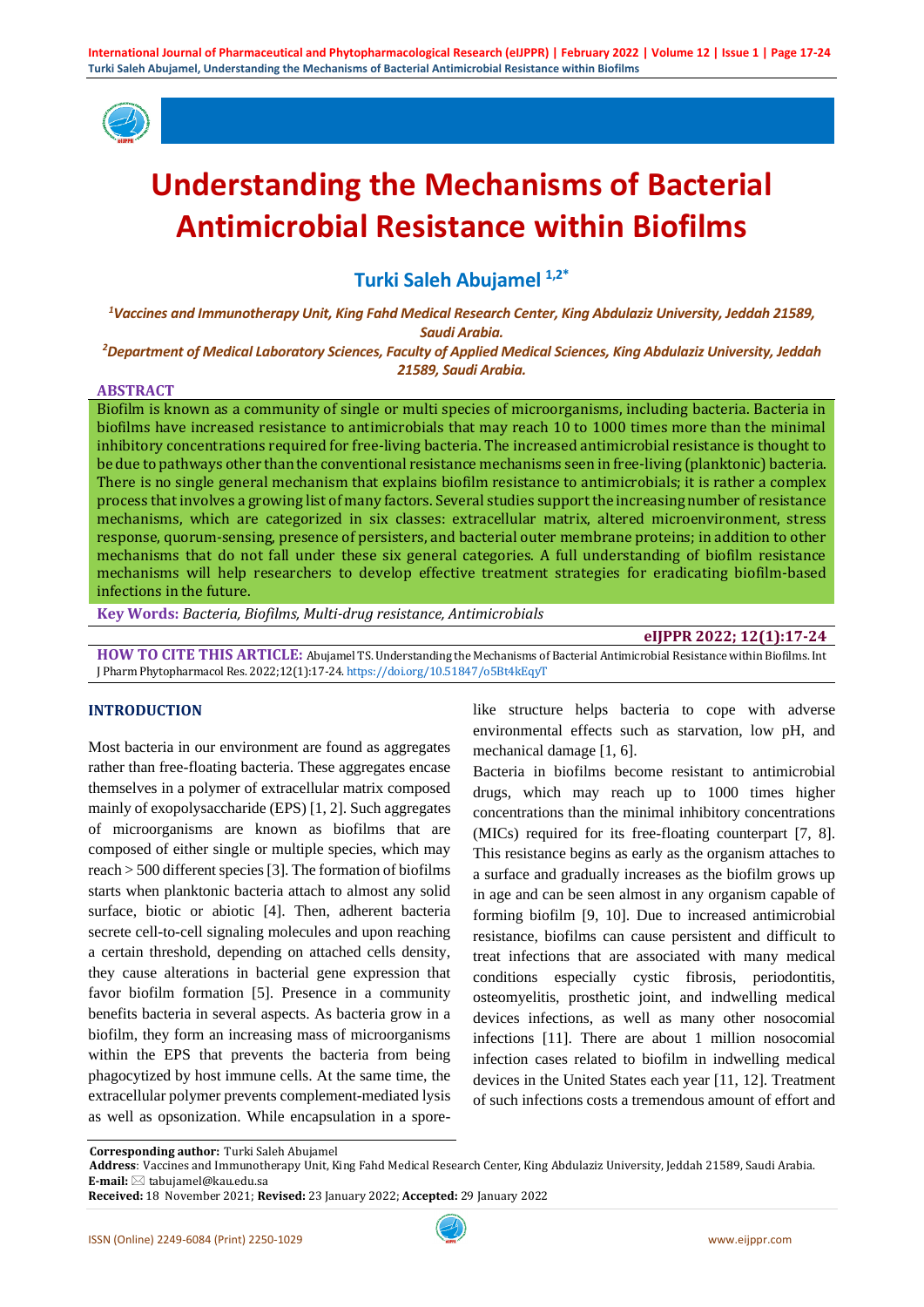money that is estimated to be 6 billion dollars a year in the United States [13]. In addition, they compromise patients' health and increase their trauma, especially in the case of implanted medical devices where the most successful treatment is the removal of the implant [14].

Conventional antibiotic resistance mechanisms of planktonic bacteria do not seem to play a major role in biofilm resistance to antibiotics such as target site mutations, reduced membrane permeability, enzymatic breakdown of antibiotics, efflux pumps, and antibiotic neutralization and modification [15]. Most of these mechanisms are usually irreversible. However, resistant bacteria within biofilms retain their sensitivity to antibiotics when they switch to the free-floating stage [8]. For example, the role of the efflux pump was investigated by studying the role of multiple drug resistance (mar) loci. It has been found that the genes encoding for the pump were not induced during the biofilm phase of growth; furthermore, deletion of the mar gene in *Escherichia coli* showed relatively the same resistance pattern to ciprofloxacin in biofilm as wild-type bacteria [16]. In another study, *Pseudomonas aeruginosa* strain that lack MexAB-OprM multi-drug resistance pump remained resistant to ciprofloxacin [17]. Similarly, the biofilm formed by *Klebsiella pneumoniae* mutant that lacked ßlactamase activity was still able to show reduced susceptibility to ampicillin [18]. Antibiotic resistance in biofilms is not attributed to one mechanism solely. It is usually a complicated process that includes many factors and may vary in different organisms that could utilize more than one mechanism of resistance at the same time [8, 19]. To date, the hypothesized mechanisms for biofilms resistance are related to the external matrix barrier, altered microenvironment, stress response, quorum-sensing, persisters population, and bacterial outer membrane proteins. Furthermore, additional resistance mechanisms have been identified that do not belong to these different categories. Each one of these mechanisms is discussed in this review.

## *Resistance mechanisms*

#### *Extracellular matrix*

The first mechanism that may explain biofilm antibiotic resistance is the mechanical barrier served by EPS that could prevent or slow down the diffusion of antimicrobial drugs [20, 21]. de Beer *et al*. [22] have measured the concentration of chlorine using a microelectrode in biofilm formed by *P. aeruginosa* and *K. pneumoniae*. They revealed that the concentration of chlorine within the biofilms was 80% less than that found in the bulk solution [22]. Furthermore, diffusion of piperacillin was impaired in biofilms formed by *P. aeruginosa* grown on dialysis membranes [23]. One reason for the reduced penetration could be due to the stimulation of EPS production by antibiotics, which has been seen with other antimicrobial agents [24]. Increasing the mass of EPS will make it more difficult for the antibiotic to penetrate the biofilm and reach bacteria. In return, this results in the exposure to sublethal concentrations of the antibiotics' inner bacteria within the biofilm, which promotes the development of mutational resistance [25]. Alternatively, it has been proposed that the negatively charged matrix could bind and prevent the penetration of positively charged antibiotics [26]. For example, alginate, an anionic EPS produced by *P. aeruginosa*, was shown to trap and slow down the diffusion of cationic antimicrobials including tobramycin and antimicrobial peptides in biofilms, which protects the bacteria from antimicrobial killing action [27, 28]. Decreasing the rate of penetration may give more time for enzymes produced by bacteria within biofilms to neutralize and break down the antimicrobial agents [7], which may explain the deactivation of ampicillin in biofilms of ßlactamase-negative *K. pneumoniae* strain compared to wild-type [29]. However, the mechanical barrier does not seem to be the only factor for resistance since a wider range of antibiotics including ampicillin, ciprofloxacin, tetracycline, and rifampin can efficiently penetrate biofilms [30].

### *Altered microenvironment*

Within biofilms, there is a concentration gradient of nutrients, which could affect the rate of bacterial growth and the shape of biofilm [31]; depletion of nutrients and accumulation of waste products in the inner part of the biofilm forces the inner bacteria to slow down their metabolic activity to a point that some bacteria become metabolically inactive [32]. Since many antibiotics' action depends on the growth rate and metabolic activity of bacteria (such as penicillins), and their bactericidal effect is directly proportional to bacterial growth rate, slowing down the growth rate may render these antimicrobial agents ineffective [33]. For example, the susceptibility of *P. aeruginosa*, *E. coli*, and *Staphylococcus epidermidis* to ciprofloxacin was shown to be dependent on growth rate in which increasing the growth rate resulted in higher susceptibility [34-36]. In addition to nutrient gradient, oxygen was found to be abundant at the biofilm surface and decreased gradually towards the center of the biofilm, forming an anaerobic zone at the inner portions of biofilm [37, 38]. Oxygen availability can alter the effectiveness of some antibiotics such as aminoglycosides, which work optimally under aerobic conditions [39, 40]. Furthermore, the accumulation of acidic waste products in the inner area of the biofilm can introduce pH differences that can modify the action of antibiotics [41, 42]. However, additional factors must be involved in the resistance mechanism other than slow growth due to nutrient limitation and different oxygen gradients, which is supported by increased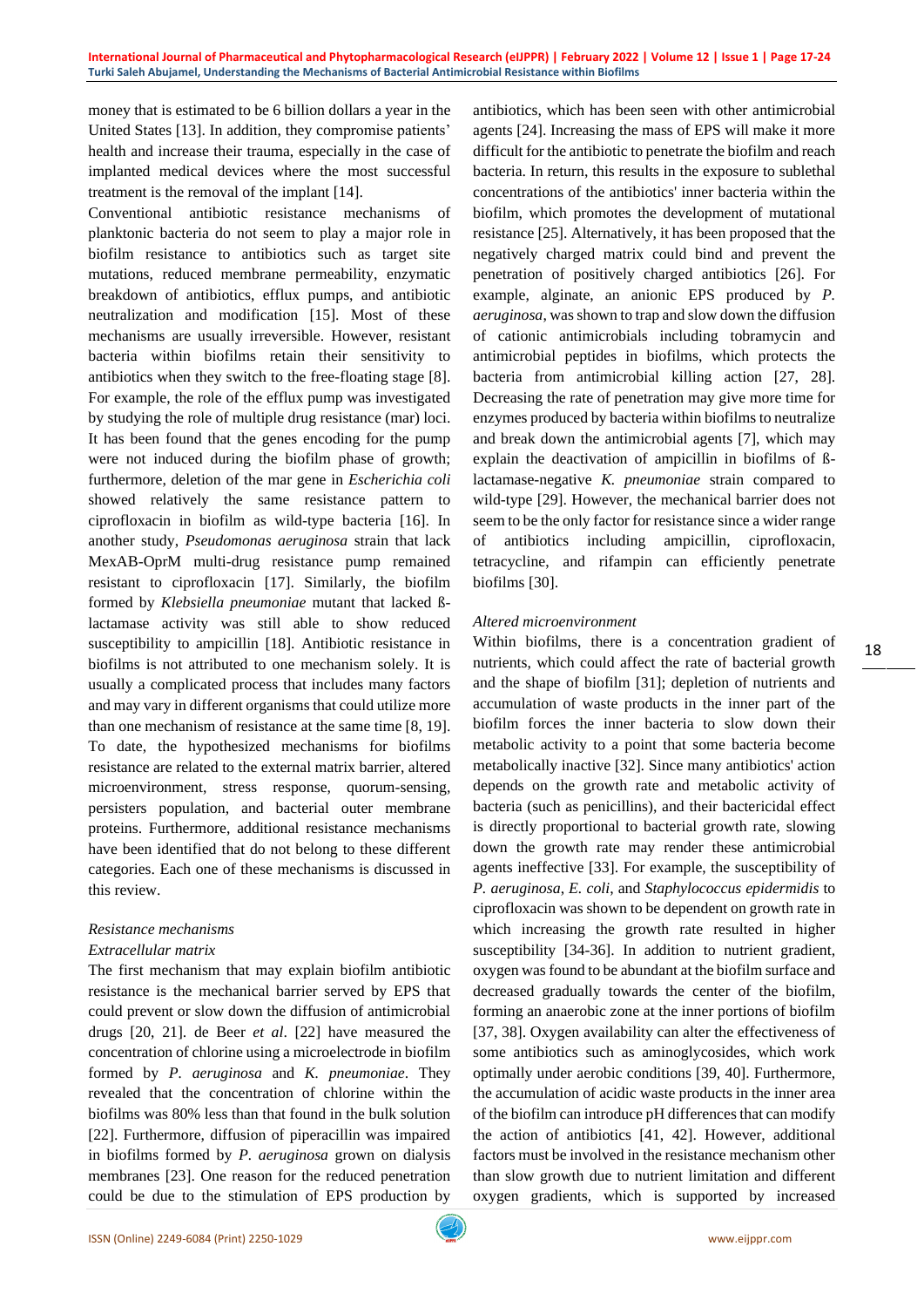resistance of *Burkholderia cepacia* biofilms to ciprofloxacin with the increased growth rate of the bacteria within the biofilm [43].

#### *Altered microenvironment*

Both planktonic and sessile (attached) bacteria have induced responses to environmental stresses such as temperature fluctuation, pH changes, antimicrobial compounds, and DNA damage [44, 45]. However, sessile bacteria may have a better chance to express these responses than planktonic bacteria due to the delayed transportation of antibiotics or reduced metabolic activity, as described earlier. The first stress response system that shows a link to resistance in biofilms is the RpoS system [46]. Its importance in biofilms has been illustrated by the failure of ∆*rpoS E. coli* mutant strain to form a mature biofilm, which showed a 50% reduction in size compared to wild-type [47]. Also, *rpoS* transcript was detected in sputa of cystic fibrosis patients [48], which was thought to be a key molecule in the survival of bacteria in this harsh environment [49]. It has been recently postulated that the slow growth of bacteria in biofilms is not a result of reduced nutrient concentrations; but rather an outcome of stress responses in mature biofilm [49]. A second stress response sigma factor, named AlgT, has been identified in *P. aeruginosa* [50]. The role of AlgT and RpoS in mediating *P. aeruginosa* resistance to hydrogen peroxide  $(H<sub>2</sub>O<sub>2</sub>)$  and monochloramine has been studied by Cochran *et al*. [51] They have constructed two knockout mutant strains in which each strain lacked one sigma factor. Both mutants were susceptible to  $H_2O_2$  and resistant to monochloramine in 24-hour old biofilm formed on alginate beads compared with the wild-type strain that was resistant to both compounds [51]. Although AlgT and RpoS stress response systems have an association with biofilm formation and resistance, their exact mechanism in biofilm resistance to antimicrobial is still unknown. On the contrary, *P. aeruginosa rpoS* mutants formed biofilms that were approximately 4 times thicker than the wild-type strain and had much higher resistance to tobramycin and other antibiotics compared to wild-type bacteria [26, 52]. Taken together, these observations highlight the involvement of more factors in biofilms' resistance to antimicrobials.

## *Quorum-sensing*

Quorum-sensing (QS) compounds are small signaling molecules that are secreted by bacteria in biofilms to enable them to communicate with each other and alter the expression of the number of genes involved in virulence, motility, biofilm formation, and maintenance in both Gram-positive and negative bacteria [53, 54]. Their role in biofilms resistance to antimicrobials was first described by Davies *et al*. [55] who showed that *P. aeruginosa* that lacks one of the two quorum-sensing genes, ∆*LasI*, formed biofilms that were flat and more sensitive to sodium dodecyl sulfate (SDS) compared to the wild-type strain. Upon supplying these biofilms with synthetic signaling molecules, mutant bacteria retained both normal biofilm architecture and resistance to SDS [55]. Furthermore, blocking QS by different drugs renders biofilms more susceptible to several antimicrobials [7, 56-60]. Interestingly, it has been shown that *P. aeruginosa* biofilm was able to kill polymorphonuclear leukocytes (PMNs) by rhamnolipid B; a detergent that mediates necrosis of PMNs. Rhamnolipid B expression is under the control of QS, which represents an indirect role of QS molecules in avoiding immune system-mediated killing [61]. Again, the overall contribution of QS in biofilm-mediated resistance to antimicrobial is not fully understood.

## *Role of persisters*

Persisters are a subpopulation of bacteria that enter a nonheritable and reversible high resistance state to antimicrobials and chemical disinfectants even with prolonged treatment [62]. They exist in both biofilm embedded and planktonic bacteria. However, they are found in much higher numbers in biofilms [63]. It has been demonstrated that exposure of *E. coli* in biofilms to imipenem and ciprofloxacin resulted in the eradication of most of the biofilms bacteria, but a small population remained resistant to further higher concentrations of these antibiotics [64]. Based on these findings and others, a model for the role of persisters in biofilm-based infections has been proposed [65], in which administration of antimicrobial agents to patients with the biofilm-based infection will eradicate the free-floating and most biofilm bacteria, but they will fail to remove persisters and the biofilm mass. As a result, persisters embedded in biofilm mass are protected from antimicrobial-mediated killing, and recurrence is always seen when treatment is stopped [66]. Yet, how bacteria enter this state is still elusive. Switching to this phenotype could be triggered by high cell density, limited nutrition, environmental stress, or amalgamation of these factors. Nevertheless, the development of persisters is accompanied by low expression of genes coding for metabolic activities (i.e. the bacteria are metabolically inactive), overexpression of stress response elements and toxin/antitoxin systems, and high expression of *glpD* and *plsB* (potential persisters genes) [67-71].

#### *Bacterial outer membrane proteins*

Alteration of bacterial outer membrane proteins affects antibiotics permeability and has been proposed as an important mechanism for increased biofilms tolerance to antibiotics [72-74]. In *E. coli* K-12, the permeability of low molecular weight hydrophilic compounds is regulated via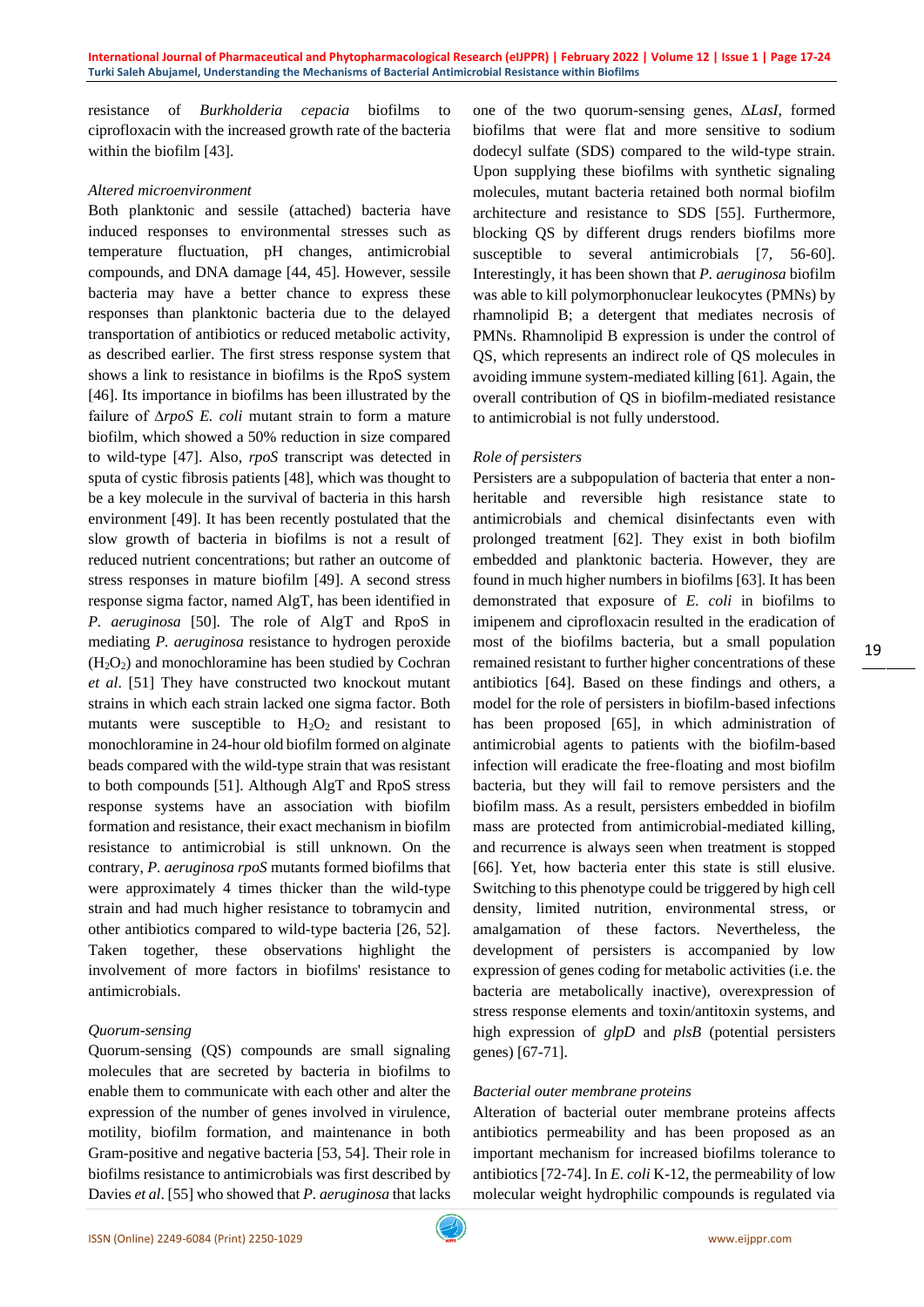the outer membrane porin proteins such as OmpF and OmpC. Mutants in ompB, a gene that controls the expression of OmpF and OmpC, and OmpF have been linked to increased resistance to ß-lactams and cefoxitin [75]. Furthermore, mutant *E. coli* that lacked OmpF outer membrane protein, which is under the regulation of respiratory quinol oxidase cytochrome bd [76], showed increased resistance to chloramphenicol and tetracycline [77]. Recently, a link between free DNA in biofilms extracellular matrix has been described where it was found to work as a cation chelating agent which reduces the level of cations in the surrounding environment that will ultimately affect the bacterial outer membrane and reduce the permeability of antibiotics, including cationic antimicrobial peptides and aminoglycosides [78, 79]. The disruption of the extracellular DNA results in increased susceptibility to antimicrobials [80]. Taking together all the previous findings, change in permeability of bacterial outer membrane proteins is likely to occur in biofilms and is involved in high biofilm resistance to antimicrobials.

### *Other mechanisms*

Additional biofilm resistance mechanisms that do not fall under the previously outlined categories have also been described. One example is circular glucans. Mah *et al*. [81] demonstrated that mutation in the *ndvB* gene, which is essential for the production of periplasmic glucans, in *P. aeruginosa* resulted in bacterial strains that were capable of producing similar biofilm architecture to the wild-type but were less resistant to tobramycin. This observation suggests that circular glucans expression works by sequestering tobramycin, rendering the bacteria resistant to tobramycin [41]. Another resistance mechanism was discovered while screening *P. aeruginosa* transposon mutants that lost that antibiotic resistance in biofilm [82]. This study identified two genes, PA1874 and PA1877, that formed a novel type of efflux bump highly expressed in biofilms and involved in high resistance of *P. aeruginosa* biofilm to several antibiotics including tobramycin [83]. Finally, a recent report demonstrated the coexistence of pyocyanin-sensitive bacteria with pyocyanin-producing bacteria within the same biofilm, only when the biofilm was established with both strains together. This observation suggests that pyocyanin-sensitive bacteria encase themselves with pyocyanin-resistant bacteria, which results in protecting the former from antibiotic action [84].

## **CONCLUSION**

The mechanisms that render biofilms resistant to antibiotics are complicated and multi-factorial. If we imagined a community of microorganisms, we would realize that each organism within this community could be

under different conditions and may be exposed to different stress factors. For example, bacteria that occupy the inner part of the biofilm may have limited nutrition and a higher concentration of cell-to-cell communication molecules. On the other hand, if we moved from the biofilm center, bacteria at the periphery will be exposed to a higher concentration of antimicrobials than the central area, which may trigger the stress response mediated resistance. Moreover, bacteria that are in direct contact with the surface that the biofilm is attached to may be exposed to different factors (s) that could trigger other mechanisms. The overall picture of biofilm-mediated resistance to antibiotics will continue to expand and more resistance mechanisms are likely to be discovered in the future.

We should also notice that most of the experiments that have been conducted to elucidate these mechanisms are based on in vitro models using a single microorganism, which is different from what is seen in real life. Biofilmbased infections are usually composed of more than one species that cooperatively interact with each other and survive better than single-species biofilm in the presence of different antibacterial agents [38, 85, 86]. Furthermore, bacteria in biofilms interact with the surface that they are formed on. Therefore, in vivo approach may provide more realistic findings that may further confirm or contradict the in vitro results. All these factors will add more complication to the understanding of the overall resistance mechanisms in biofilm.

The obscurity of the biofilm resistance is an open sea for future research. In the beginning, there is a strong demand to shift from in vitro experiments to in vivo systems by finding a suitable animal model. Such experiments may lead to discoveries of new findings and mechanisms. Furthermore, the development of standard procedures to grow biofilms and test their resistance may reduce the size of contradiction and increase the consistency of results. Finally, metatranscriptomics and metaproteomic studies have shown several alterations in gene expression of global proteins when the bacteria switch to biofilm formation. These differentially expressed genes and proteins may hide valuable information that could further broaden our knowledge about biofilms; thus, they could be excellent targets for future work that could aid in the discovery of new anti-biofilm drugs for eradicating biofilm-based infections.

**Acknowledgments:** None

**Conflict of interest:** None

**Financial support:** None

**Ethics statement:** None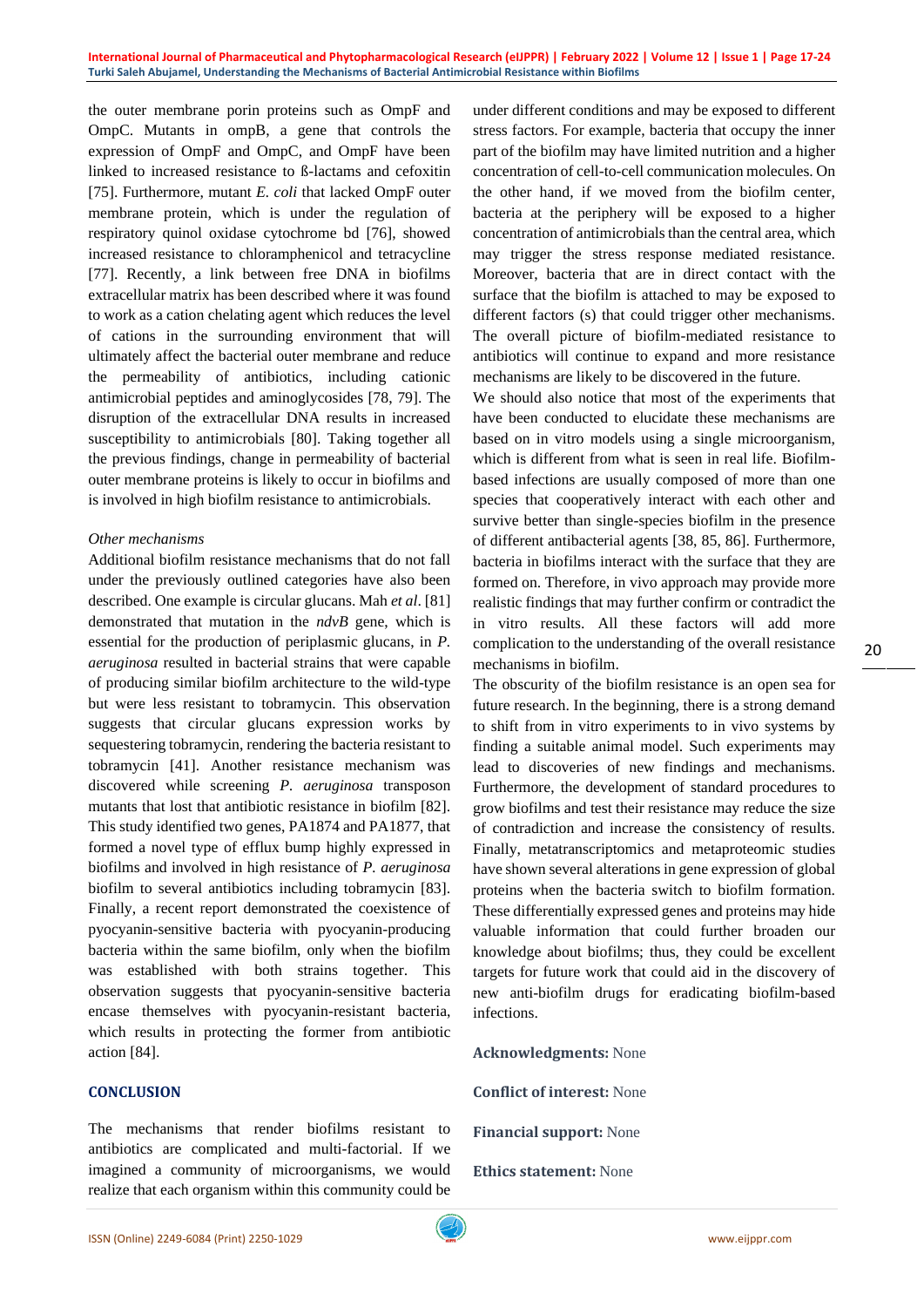**International Journal of Pharmaceutical and Phytopharmacological Research (eIJPPR) | February 2022 | Volume 12 | Issue 1 | Page 17-24 Turki Saleh Abujamel, Understanding the Mechanisms of Bacterial Antimicrobial Resistance within Biofilms**

## **REFERENCES**

- [1] Gloag ES, Fabbri S, Wozniak DJ, Stoodley P. Biofilm mechanics: implications in infection and survival. Biofilm 2019;2:100017.
- [2] Costa OYA, Raaijmakers JM, Kuramae EE. Microbial extracellular polymeric substances: ecological function and impact on soil aggregation. Front Microbiol. 2018;9:1636.
- [3] Rao Y, Shang W, Yang Y, Zhou R, Rao X. Fighting mixed-species microbial biofilms with cold atmospheric plasma. Front Microbiol. 2020;11:1000.
- [4] Muhammad MH, Idris AL, Fan X, Guo Y, Yu Y, Jin X, et al. Beyond Risk: Bacterial Biofilms and Their Regulating Approaches. Front Microbiol. 2020;11:928.
- [5] Grinberg M, Orevi T, Kashtan N. Bacterial surface colonization, preferential attachment and fitness under periodic stress. Plos Comput Biol. 2019;15(3):e1006815.
- [6] Yin W, Wang Y, Liu L, He J. Biofilms: The Microbial "Protective Clothing" in Extreme Environments. Int J Mol Sci. 2019;20(14):3423.
- [7] Sharma D, Misba L, Khan AU. Antibiotics versus biofilm: an emerging battleground in microbial communities. Antimicrob Resist Infect Control. 2019;8(1):76.
- [8] Dincer S, Uslu FM, Delik A. Antibiotic Resistance in Biofilm. In: Dincer S, Özdenefe MS, Arkut A. Bacterial Biofilms. IntechOpen; 2020. 168 p.
- [9] Flemming HC, Wingender J, Szewzyk U, Steinberg P, Rice SA, Kjelleberg S. Biofilms: an emergent form of bacterial life. Nat Rev Microbiol. 2016;14(9):563-75.
- [10]Wong GCL, Antani JD, Lele PP, Chen J, Nan B, Kühn MJ, et al. Roadmap on emerging concepts in the physical biology of bacterial biofilms: from surface sensing to community formation. Phys Biol. 2021;18(5):051501.
- [11]Khatoon Z, McTiernan CD, Suuronen EJ, Mah TF, Alarcon EI. Bacterial biofilm formation on implantable devices and approaches to its treatment and prevention. Heliyon. 2018;4(12):e01067.
- [12]Jass J, Surman S, Walker J. Medical Biofilms: Detection, Prevention and Control. Wiley; 2019. 291 p.
- [13]Dadgostar P. Antimicrobial Resistance: Implications and Costs. Infect Drug Resist. 2019;12:3903-10.
- [14]Oliva A, Miele MC, Ismail DA, Timoteo FD, Angelis MD, Rosa L, et al. Challenges in the Microbiological Diagnosis of Implant-Associated Infections: A Summary of the Current Knowledge. Front Microbiol. 2021;12:750460.
- [15]Hasan CM, Dutta D, Nguyen ANT. Revisiting Antibiotic Resistance: Mechanistic Foundations to Evolutionary Outlook. Antibiotics. 2021;11(1):40.
- [16]Singh S, Singh SK, Chowdhury I, Singh R. Understanding the Mechanism of Bacterial Biofilms Resistance to Antimicrobial Agents. Open Microbiol J. 2017;11:53-62.
- [17]Alav I, Sutton JM, Rahman KM. Role of bacterial efflux pumps in biofilm formation. J Antimicrob Chemother. 2018;73(8):2003-20.
- [18]Ragupathi NKD, Sethuvel DPM, Dwarakanathan HT, Murugan D, Umashankar Y, Monk PN, et al. The Influence of Biofilms on Carbapenem Susceptibility and Patient Outcome in Device Associated K. pneumoniae Infections: Insights Into Phenotype vs Genome-Wide Analysis and Correlation. Front Microbiol. 2020;11:591679.
- [19]Koo H, Allan RN, Howlin RP, Stoodley P, Hall-Stoodley L. Targeting microbial biofilms: current and prospective therapeutic strategies. Nat Rev Microbiol. 2017;15(12):740-55.
- [20]Pinto RM, Lopes-de-Campos D, Martins MCL, Dijck PV, Nunes C, Reis S. Impact of nanosystems in Staphylococcus aureus biofilms treatment. Fems Microbiol Rev. 2019;43(6):622-41.
- [21]Karygianni L, Ren Z, Koo H, Thurnheer T. Biofilm Matrixome: Extracellular Components in Structured Microbial Communities. Trends Microbiol. 2020;28(8):668-81.
- [22]Beer DD, Srinivasan R, Stewart PS. Direct measurement of chlorine penetration into biofilms during disinfection. Appl Environ Microb. 1994;60(12):4339-44.
- [23]Hoyle BD, Alcantara J, Costerton JW. Pseudomonas aeruginosa biofilm as a diffusion barrier to piperacillin. Antimicrob Agents Chemother. 1992;36(9):2054-6.
- [24]Singh S, Datta S, Narayanan KB, Rajnish KN. Bacterial exo-polysaccharides in biofilms: role in antimicrobial resistance and treatments. J Genetic Eng Biotechnol. 2021;19(1):140.
- [25]Ahmed MN, Porse A, Sommer MOA, Høiby N, Ciofu O. Evolution of Antibiotic Resistance in Biofilm and Planktonic Pseudomonas aeruginosa Populations Exposed to Subinhibitory Levels of Ciprofloxacin. Antimicrob Agents Chemother. 2018;62(8):e00320- 18.
- [26]Ciofu O, Tolker-Nielsen T. Tolerance and Resistance of Pseudomonas aeruginosa Biofilms to Antimicrobial Agents-How P. aeruginosa Can Escape Antibiotics. Front Microbiol. 2019;10:913.
- [27]Kamali E, Jamali A, Ardebili A, Ezadi F, Mohebbi A. Evaluation of antimicrobial resistance, biofilm forming potential, and the presence of biofilm-related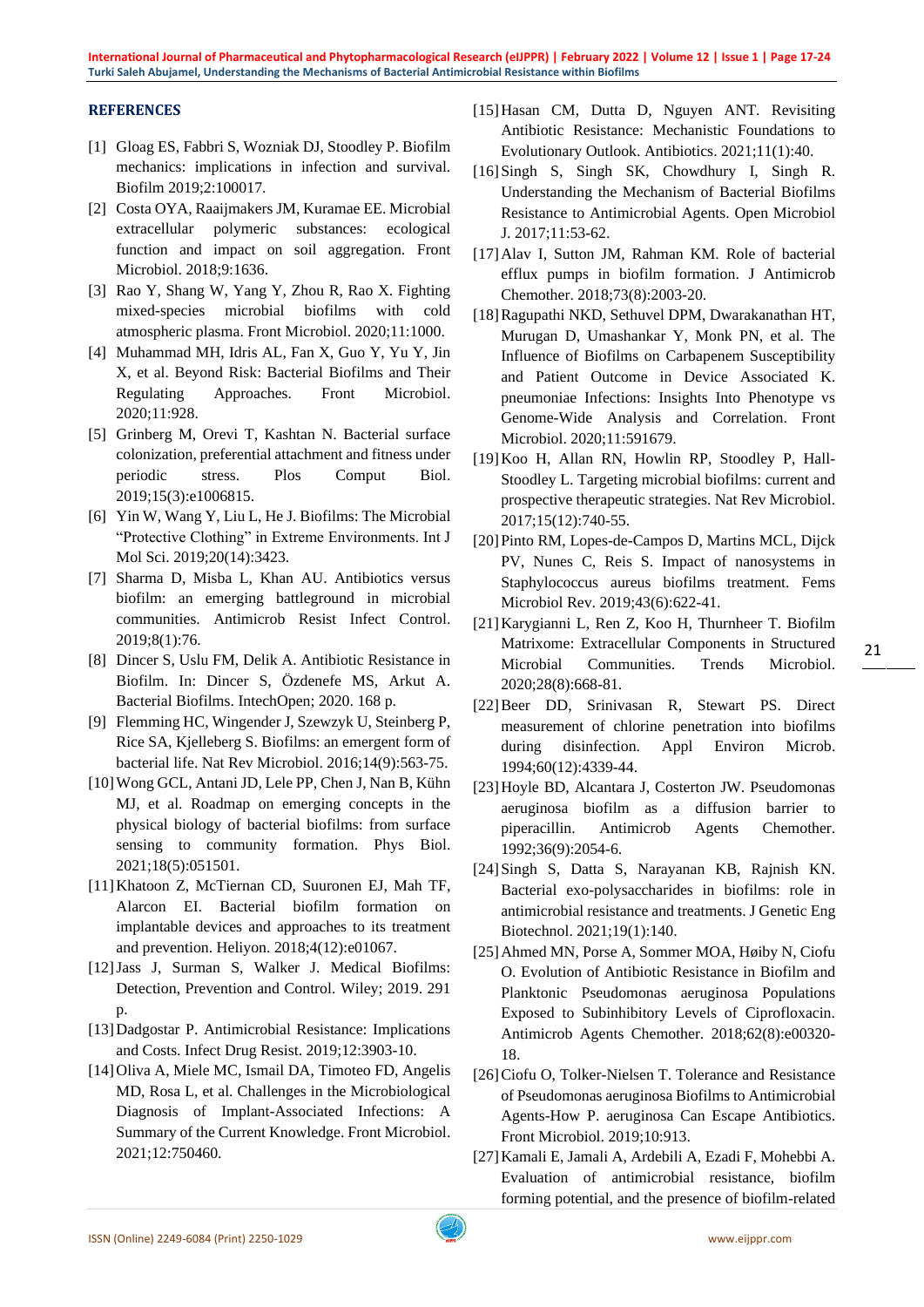genes among clinical isolates of Pseudomonas aeruginosa. BMC Res Notes. 2020;13(1):27.

- [28]Yasir M, Willcox M, Dutta D. Action of Antimicrobial Peptides against Bacterial Biofilms. Materials. 2018;11(12):2468.
- [29]Kundukad B, Udayakumar G, Grela E, Kaur D, Rice SA, Kjelleberg S, et al. Weak acids as an alternative anti-microbial therapy. Biofilm. 2020;2:100019.
- [30]Verderosa AD, Totsika M, Fairfull-Smith KE. Bacterial Biofilm Eradication Agents: A Current Review. Front Chem. 2019;7:824.
- [31]Salgar-Chaparro SJ, Lepkova K, Pojtanabuntoeng T, Darwin A, Machuca LL. Nutrient Level Determines Biofilm Characteristics and Subsequent Impact on Microbial Corrosion and Biocide Effectiveness. Appl Environ Microb. 2020;86(7):e02885-19.
- [32]Achinas S, Charalampogiannis N, Euverink GJW. A Brief Recap of Microbial Adhesion and Biofilms. Appl Sci. 2019;9(14):2801.
- [33]Li J, Xie S, Ahmed S, Wang F, Gu Y, Zhang C, et al. Antimicrobial Activity and Resistance: Influencing Factors. Front Pharmacol. 2017;8:364.
- [34]Duguid IG, Evans E, Brown MRW, Gilbert P. Growth-rate-independent killing by ciprofloxacin of biofilm-derived Staphylococcus epidermidis evidence for cell-cycle dependency. J Antimicrob Chemother. 1992;30(6):791-802.
- [35]Evans DJ, Allison DG, Brown MRW, Gilbert P. Susceptibility of Pseudomonas aeruginosa and Escherichia coli biofilms towards ciprofloxacin: effect of specific growth rate. J Antimicrob Chemother. 1991;27(2):177-84.
- [36]Ghanbari A, Dehghany J, Schwebs T, Müsken M, Häussler S, Meyer-Hermann M. Inoculation density and nutrient level determine the formation of mushroom-shaped structures in Pseudomonas aeruginosa biofilms. Sci Rep-Uk. 2016;6(1):32097.
- [37]Klementiev AD, Jin Z, Whiteley M. Micron Scale Spatial Measurement of the O 2 Gradient Surrounding a Bacterial Biofilm in Real Time. Mbio. 2020;11.
- [38]Penesyan A, Paulsen IT, Kjelleberg S, Gillings MR. Three faces of biofilms: a microbial lifestyle, a nascent multicellular organism, and an incubator for diversity. Npj Biofilms Microbiomes. 2021;7(1):80.
- [39]Jadhav RW, Kobaisi MA, Jones LA, Vinu A, Bhosale SV. The Supramolecular Self‐Assembly of Aminoglycoside Antibiotics and their Applications. Chemistryopen. 2019;8(9):1154-66.
- [40]Yang JH, Bening SC, Collins JJ. Antibiotic efficacycontext matters. Curr Opin Microbiol. 2017;39:73-80.
- [41]Hall CW, Mah TF. Molecular mechanisms of biofilmbased antibiotic resistance and tolerance in pathogenic bacteria. Fems Microbiol Rev. 2017;41(3):276-301.
- [42]Hughes G, Webber MA. Novel approaches to the treatment of bacterial biofilm infections. Brit J Pharmacol. 2017;174(14):2237-46.
- [43]Desai M, Bühler T, Weller PH, Brown MR. Increasing resistance of planktonic and biofilm cultures of Burkholderia cepacia to ciprofloxacin and ceftazidime during exponential growth. J Antimicrob Chemother. 1998;42(2):153-60.
- [44]Mah TF, O'Toole GA. Mechanisms of biofilm resistance to antimicrobial agents. Trends Microbiol. 2001;9(1):34-9.
- [45]Holden ER, Webber MA. MarA, RamA, and SoxS as Mediators of the Stress Response: Survival at a Cost. Front Microbiol. 2020;11:828.
- [46]Rode DKH, Singh PK, Drescher K. Multicellular and unicellular responses of microbial biofilms to stress. Biol Chem. 2020;401(12):1365-74.
- [47]Amores GR, Heras A de L, Sanches-Medeiros A, Elfick A, Silva-Rocha R. Systematic identification of novel regulatory interactions controlling biofilm formation in the bacterium Escherichia coli. Sci Rep. 2017;7(1):16768.
- [48]Foley I, Marsh P, Wellington EMH, Smith AW, Brown MRW. General stress response master regulator rpoS is expressed in human infection: a possible role in chronicity. J Antimicrob Chemother. 1999;43(1):164-5.
- [49]Uruén C, Chopo-Escuin G, Tommassen J, Mainar-Jaime RC, Arenas J. Biofilms as Promoters of Bacterial Antibiotic Resistance and Tolerance. Antibiotics. 2020;10(1):3.
- [50]Moradali MF, Ghods S, Rehm BHA. Pseudomonas aeruginosa Lifestyle: A Paradigm for Adaptation, Survival, and Persistence. Front Cell Infect Microbiol. 2017;7:39.
- [51] Cochran WL, Suh SJ, McFeters GA, Stewart PS. Role of RpoS and AlgT in Pseudomonas aeruginosa biofilm resistance to hydrogen peroxide and monochloramine. J Appl Microbiol. 2000;88(3):546-53.
- [52]Duan X, Pan Y, Cai Z, Liu Y, Zhang Y, Liu M, et al. rpoS-mutation variants are selected in Pseudomonas aeruginosa biofilms under imipenem pressure. Cell Biosci. 2021;11(1):138.
- [53]Subramani R, Jayaprakashvel M. Implication of Quorum Sensing and Biofilm Formation in Medicine, Agriculture and Food Industry. Springer. 2019:21 -37.
- [54]Pena RT, Blasco L, Ambroa A, González-Pedrajo B, Fernández-García L, López M, et al. Relationship Between Quorum Sensing and Secretion Systems. Front Microbiol. 2019;10:1100.
- [55]Davies DG, Parsek MR, Pearson JP, Iglewski BH, Costerton JW, Greenberg EP. The Involvement of Cell-to-Cell Signals in the Development of a Bacterial Biofilm. Science. 1998;280(5361):295-8.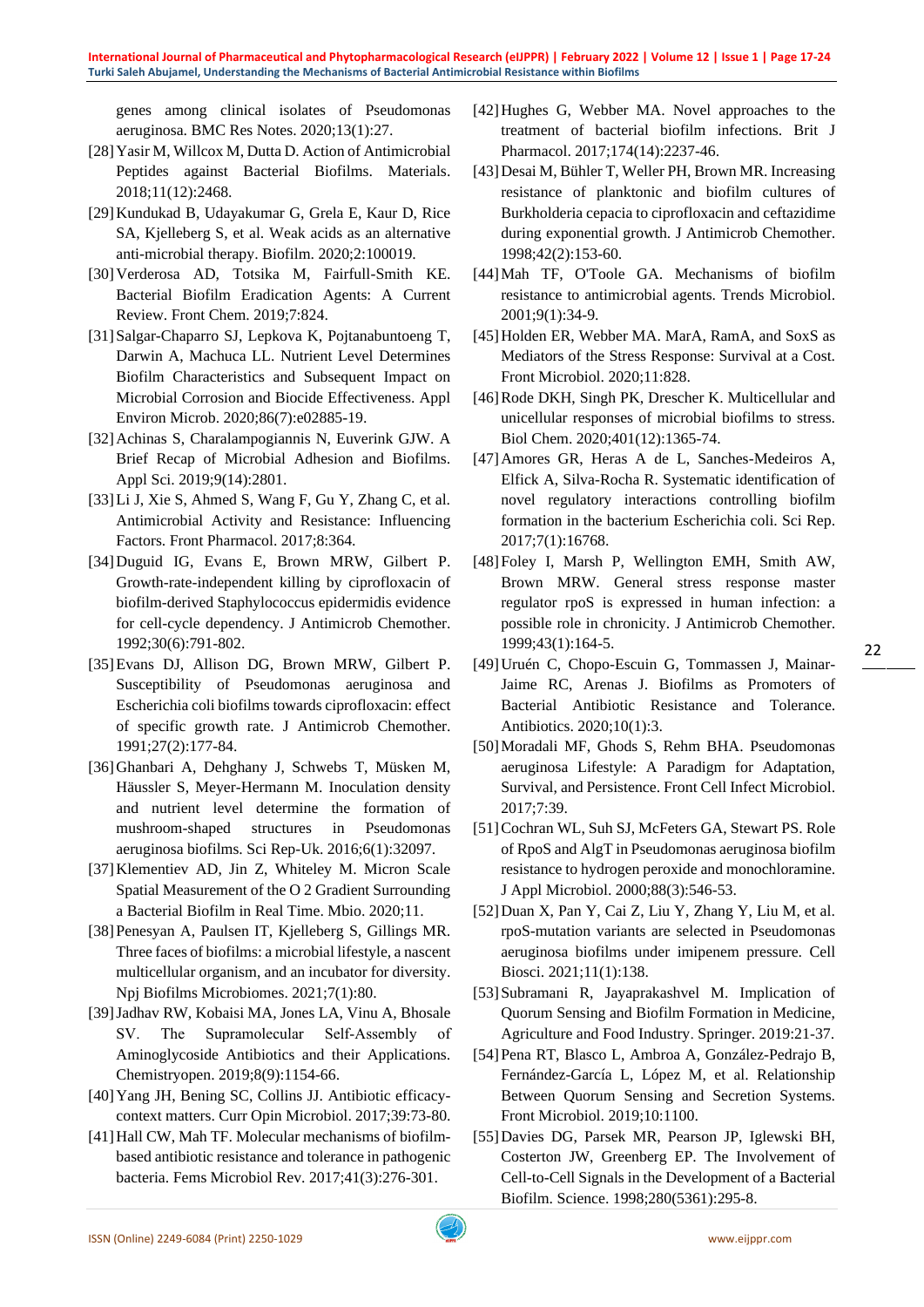- [56]Bjarnsholt T, Givskov M. Quorum sensing inhibitory drugs as next generation antimicrobials: Worth the effort? Curr Infect Dis Rep. 2008;10(1):22-8.
- [57]Bjarnsholt T, Kirketerp‐Møller K, Kristiansen S, Phipps R, Nielsen AK, Jensen PØ, et al. Silver against Pseudomonas aeruginosa biofilms. Apmis 2007;115(8):921-8.
- [58]Srinivasan R, Santhakumari S, Poonguzhali P, Geetha M, Dyavaiah M, Xiangmin L. Bacterial Biofilm Inhibition: A Focused Review on Recent Therapeutic Strategies for Combating the Biofilm Mediated Infections. Front Microbiol. 2021;12:676458.
- [59]Langendonk RF, Neill DR, Fothergill JL. The Building Blocks of Antimicrobial Resistance in Pseudomonas aeruginosa: Implications for Current Resistance-Breaking Therapies. Front Cell Infect Microbiol. 2021;11:665759.
- [60]Martin I, Waters V, Grasemann H. Approaches to Targeting Bacterial Biofilms in Cystic Fibrosis Airways. Int J Mol Sci. 2021;22(4):2155.
- [61]Jurado-Martín I, Sainz-Mejías M, McClean S. Pseudomonas aeruginosa: An Audacious Pathogen with an Adaptable Arsenal of Virulence Factors. Int J Mol Sci. 2021;22(6):3128.
- [62]Singla M, Chaudhary V, Ghosh A. Bacterial Multidrug Tolerance and Persisters: Understanding the Mechanisms, Clinical Implications, and Treatment Strategies. Antimicrob Resist. 2022:29-69.
- [63]Carvalho G, Balestrino D, Forestier C, Mathias JD. How do environment-dependent switching rates between susceptible and persister cells affect the dynamics of biofilms faced with antibiotics? Npj Biofilms Microbiomes. 2018;4(1):6.
- [64]Ashby MJ, Neale JE, Knott SJ, Critchley IA. Effect of antibiotics on non-growing planktonic cells and biofilms of Escherichia coli. J Antimicrob Chemother. 1994;33(3):443-52.
- [65]Miyaue S, Suzuki E, Komiyama Y, Kondo Y, Morikawa M, Maeda S. Bacterial Memory of Persisters: Bacterial Persister Cells Can Retain Their Phenotype for Days or Weeks After Withdrawal from Colony–Biofilm Culture. Front Microbiol. 2018;9:1396.
- [66]Jiang Y, Geng M, Bai L. Targeting Biofilms Therapy: Current Research Strategies and Development Hurdles. Microorganisms. 2020;8(8):1222.
- [67]Kaldalu N, Mei R, Lewis K. Killing by Ampicillin and Ofloxacin Induces Overlapping Changes in Escherichia coli Transcription Profile. Antimicrob Agents Chemother. 2004;48(3):890-6.
- [68]Keren I, Shah D, Spoering A, Kaldalu N, Lewis K. Specialized Persister Cells and the Mechanism of Multidrug Tolerance in Escherichia coli. J Bacteriol. 2004;186(24):8172-80.
- [69]Shah D, Zhang Z, Khodursky AB, Kaldalu N, Kurg K, Lewis K. Persisters: a distinct physiological state of E. coli. BMC Microbiol. 2006;6(1):53.
- [70]Spoering AL, Vulić M, Lewis K. GlpD and PlsB Participate in Persister Cell Formation in Escherichia coli. J Bacteriol. 2006;188(14):5136-44.
- [71]Eisenreich W, Rudel T, Heesemann J, Goebel W. Persistence of Intracellular Bacterial Pathogens— With a Focus on the Metabolic Perspective. Front Cell Infect Microbiol. 2021;10:615450.
- [72]Cattelan N, Villalba MI, Parisi G, Arnal L, Serra DO, Aguilar M, et al. Outer membrane protein OmpQ of Bordetella bronchiseptica is required for mature biofilm formation. Microbiology. 2016;162(2):351- 63.
- [73]Li B, Huang Q, Cui A, Liu X, Hou B, Zhang L, et al. Overexpression of Outer Membrane Protein X (OmpX) Compensates for the Effect of TolC Inactivation on Biofilm Formation and Curli Production in Extraintestinal Pathogenic Escherichia coli (ExPEC). Front Cell Infect Microbiol. 2018;8:208.
- [74]Peterson E, Kaur P. Antibiotic Resistance Mechanisms in Bacteria: Relationships Between Resistance Determinants of Antibiotic Producers, Environmental Bacteria, and Clinical Pathogens. Front Microbiol. 2018;9:2928.
- [75]Jaffe A, Chabbert YA, Semonin O. Role of porin proteins OmpF and OmpC in the permeation of betalactams. Antimicrob Agents Chemother. 1982;22(6):942-8.
- [76] Beebout CJ, Sominsky LA, Eberly AR, Horn GTV, Hadjifrangiskou M. Cytochrome bd promotes Escherichia coli biofilm antibiotic tolerance by regulating accumulation of noxious chemicals. Npj Biofilms Microbiomes. 2021;7(1):35.
- [77]Moore JP, Li H, Engmann ML, Bischof KM, Kunka KS, Harris ME, et al. Inverted Regulation of Multidrug Efflux Pumps, Acid Resistance, and Porins in Benzoate-Evolved Escherichia coli K-12. Appl Environ Microb. 2019;85(16):e00966-19.
- [78]Li Y, Xiao P, Wang Y, Hao Y. Mechanisms and Control Measures of Mature Biofilm Resistance to Antimicrobial Agents in the Clinical Context. ACS Omega. 2020;5(36):22684-90.
- [79]Buzzo JR, Devaraj A, Gloag ES, Jurcisek JA, Robledo-Avila F, Kesler T, et al. Z-form extracellular DNA is a structural component of the bacterial biofilm matrix. Cell. 2021;184(23):5740-58.
- [80]Powell LC, Pritchard MF, Ferguson EL, Powell KA, Patel SU, Rye PD, et al. Targeted disruption of the extracellular polymeric network of Pseudomonas aeruginosa biofilms by alginate oligosaccharides. Npj Biofilms Microbiomes. 2018;4(1):13.